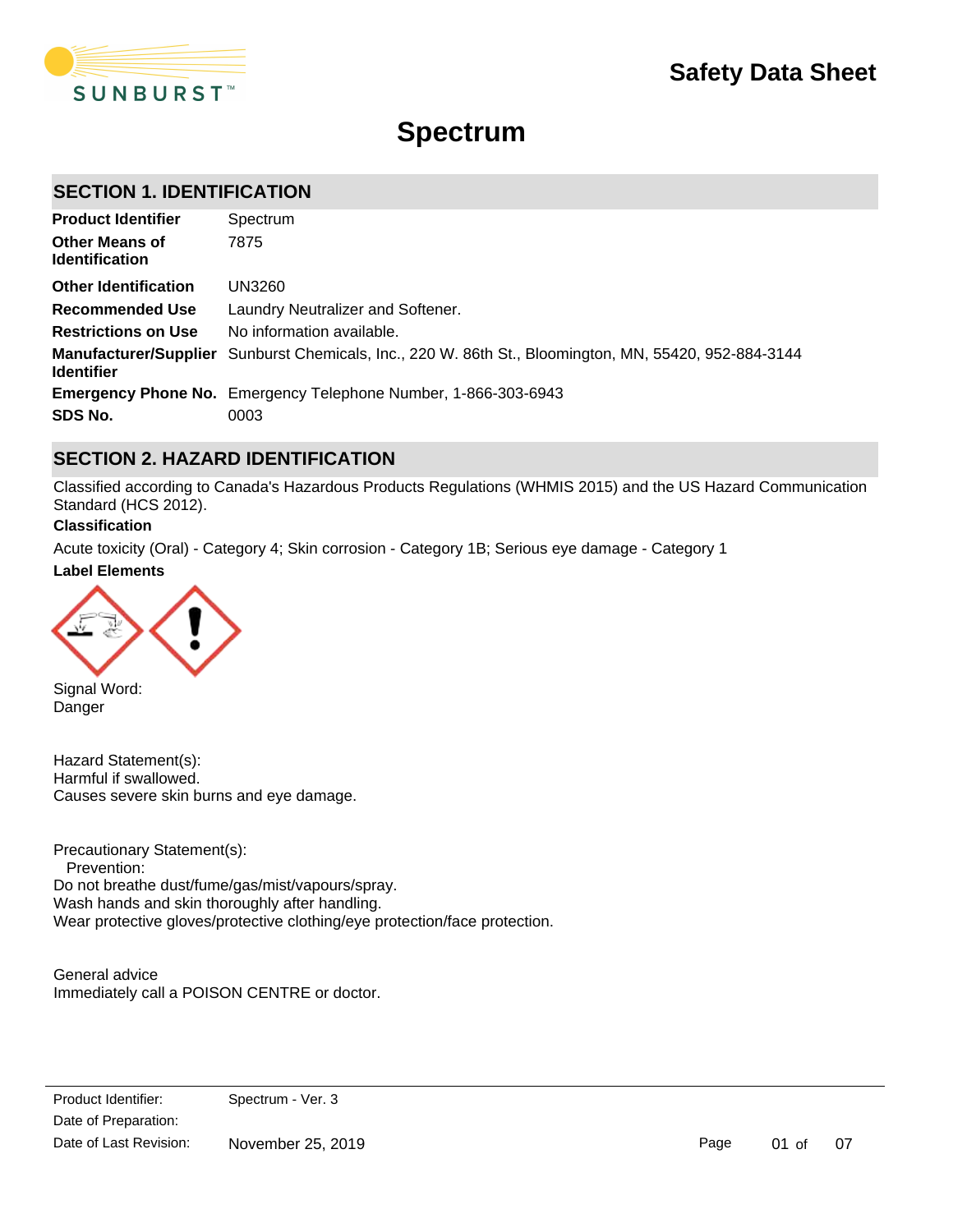Eyes

IF IN EYES: Rinse cautiously with water for several minutes. Remove contact lenses, if present and easy to do. Continue rinsing.

Immediately call a POISON CENTRE or doctor.

Skin IF ON SKIN: Wash with plenty of water. Take off contaminated clothing and wash it before reuse.

Inhalation IF INHALED: Remove person to fresh air and keep comfortable for breathing.

Ingestion

IF SWALLOWED: Immediately call a POISON CENTRE or doctor. IF SWALLOWED: Rinse mouth. Do NOT induce vomiting.

 Storage: Store locked up.

Disposal:

Dispose of contents and container in accordance with local, regional, national and international regulations.

# **Other Hazards**

Not applicable.

| <b>SECTION 3. COMPOSITION/INFORMATION ON INGREDIENTS</b> |                |             |                                      |  |
|----------------------------------------------------------|----------------|-------------|--------------------------------------|--|
| <b>Chemical Name</b>                                     | <b>CAS No.</b> | %           | <b>Other Identifiers Other Names</b> |  |
| <b>SULFAMIC ACID</b>                                     | 5329-14-6      | $30 - 60$   |                                      |  |
| Polyethylene Glycol                                      | 25322-68-3     | 25-35       |                                      |  |
| Citric acid                                              | 77-92-9        | $5-20$      |                                      |  |
| Di(hydrogenated tallow) dimethyl<br>ammonium chloride    | 61789-80-8     | $5 - 20$    |                                      |  |
| Mixed Ethoxylated Alcohol                                | proprietary    | $5 - 10$    |                                      |  |
| Stilbene derivative                                      | 16470-24-9     | $0 - 0.2$   |                                      |  |
| Acid Blue 93                                             | 28983-56-4     | $0 - 0.001$ |                                      |  |

**Notes**

PRODUCT AT USE DILUTION Contains ingredients listed above at weight % less than 0.025%

# **SECTION 4. FIRST-AID MEASURES**

### **First-aid Measures**

# **Inhalation**

Remove source of exposure or move to fresh air. Get medical advice or attention if you feel unwell or are concerned.

### **Skin Contact**

**Eye Contact**

Wash gently and thoroughly with lukewarm, gently flowing water and mild soap for 5 minutes. Thoroughly clean clothing, shoes and leather goods before reuse or dispose of safely. Seek immediate medical attention/advice.

Date of Preparation: Product Identifier: Spectrum - Ver. 3 Date of Last Revision: November 25, 2019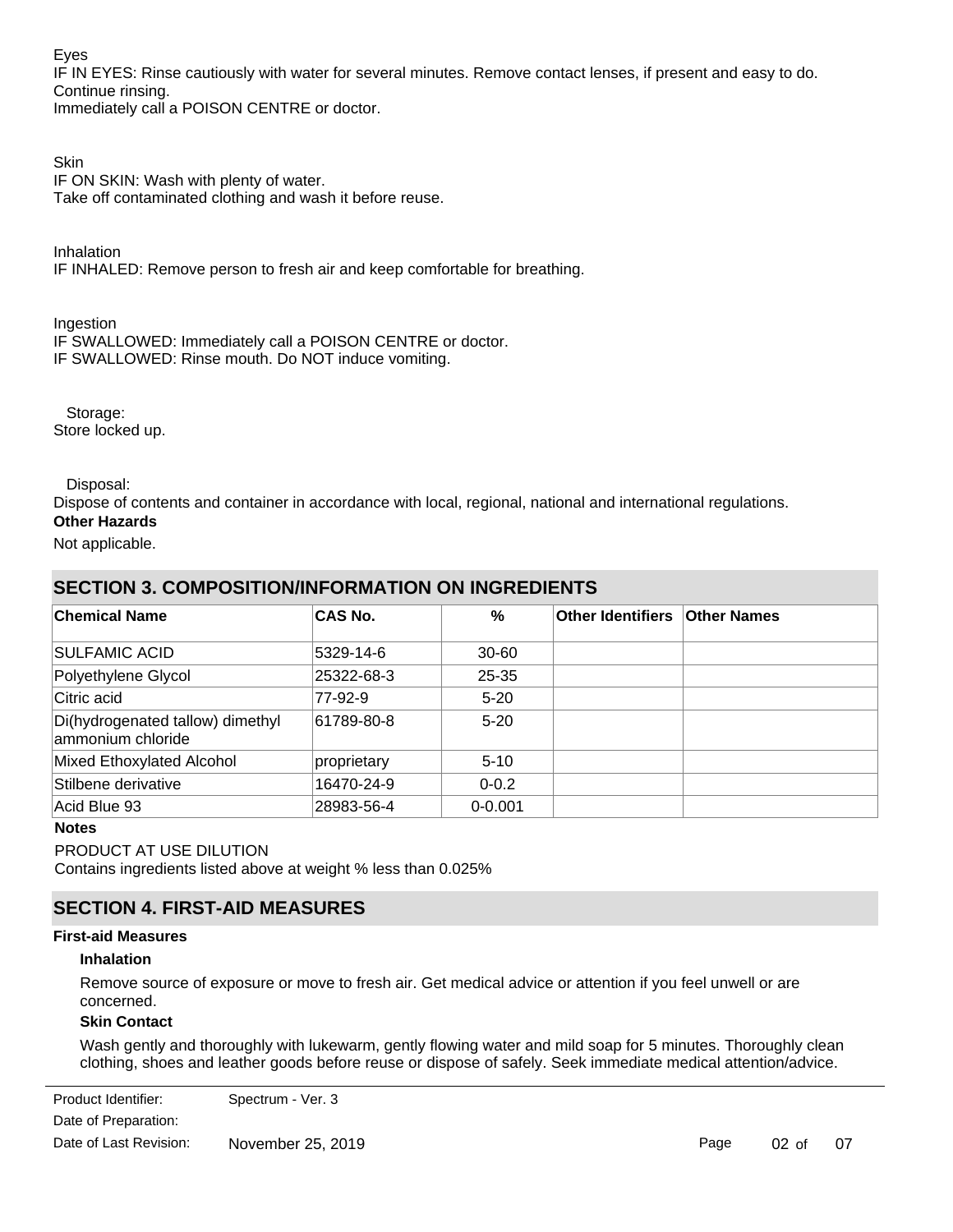# **Eye Contact**

Immediately rinse the contaminated eye(s) with lukewarm, gently flowing water for 15-20 minutes, while holding the eyelid(s) open. Seek immediate medical attention/advice.

# **Ingestion**

Do NOT induce vomiting. Drink plenty of water. Never give anything by mouth to an unconscious person. If symptoms persist, call a physician.

# **First-aid Comments**

Get medical advice or attention if you feel unwell or are concerned.

### **Most Important Symptoms and Effects, Acute and Delayed**

None known.

### **Immediate Medical Attention and Special Treatment**

# **Special Instructions**

Treat symptomatically.

# **SECTION 5. FIRE-FIGHTING MEASURES**

### **Extinguishing Media**

### **Suitable Extinguishing Media**

Water. Carbon dioxide (CO 2 ). Dry chemical.

**Unsuitable Extinguishing Media**

None known.

### **Specific Hazards Arising from the Product**

Not sensitive to static discharge. Not sensitive to mechanical Impact.

#### **Special Protective Equipment and Precautions for Fire-fighters**

As in any fire, wear self-contained breathing apparatus pressure-demand, MSHA/NIOSH (approved or equivalent) and full protective gear.

As in any fire, wear self-contained breathing apparatus pressure-demand, MSHA/NIOSH (approved or equivalent) and full protective gear.

# **SECTION 6. ACCIDENTAL RELEASE MEASURES**

### **Personal Precautions, Protective Equipment, and Emergency Procedures**

Avoid contact with skin, eyes and clothing. Do not breathe spray mist. Ensure adequate ventilation. Use personal protective equipment. If spilled, take caution, as material can cause surfaces to become slippery.

#### **Environmental Precautions**

Avoid release to the environment. Collect spillage. See Section 12 for additional Ecological Information. Dispose of contents/container to an approved waste disposal plant.

### **Methods and Materials for Containment and Cleaning Up**

Neutralize with soda ash or sodium bicarbonate over area of spill. Sweep up and shovel into suitable containers for disposal. After cleaning, flush away traces with water.

# **SECTION 7. HANDLING AND STORAGE**

### **Precautions for Safe Handling**

Handle in accordance with good industrial hygiene and safety practice. Ensure adequate ventilation. Avoid contact with skin, eyes and clothing. Do not breathe vapours or spray mist. Do not eat, drink or smoke when using this product, or its use solutions.

### **Conditions for Safe Storage**

Keep container tightly closed. Keep container closed when not in use. Keep out of the reach of children.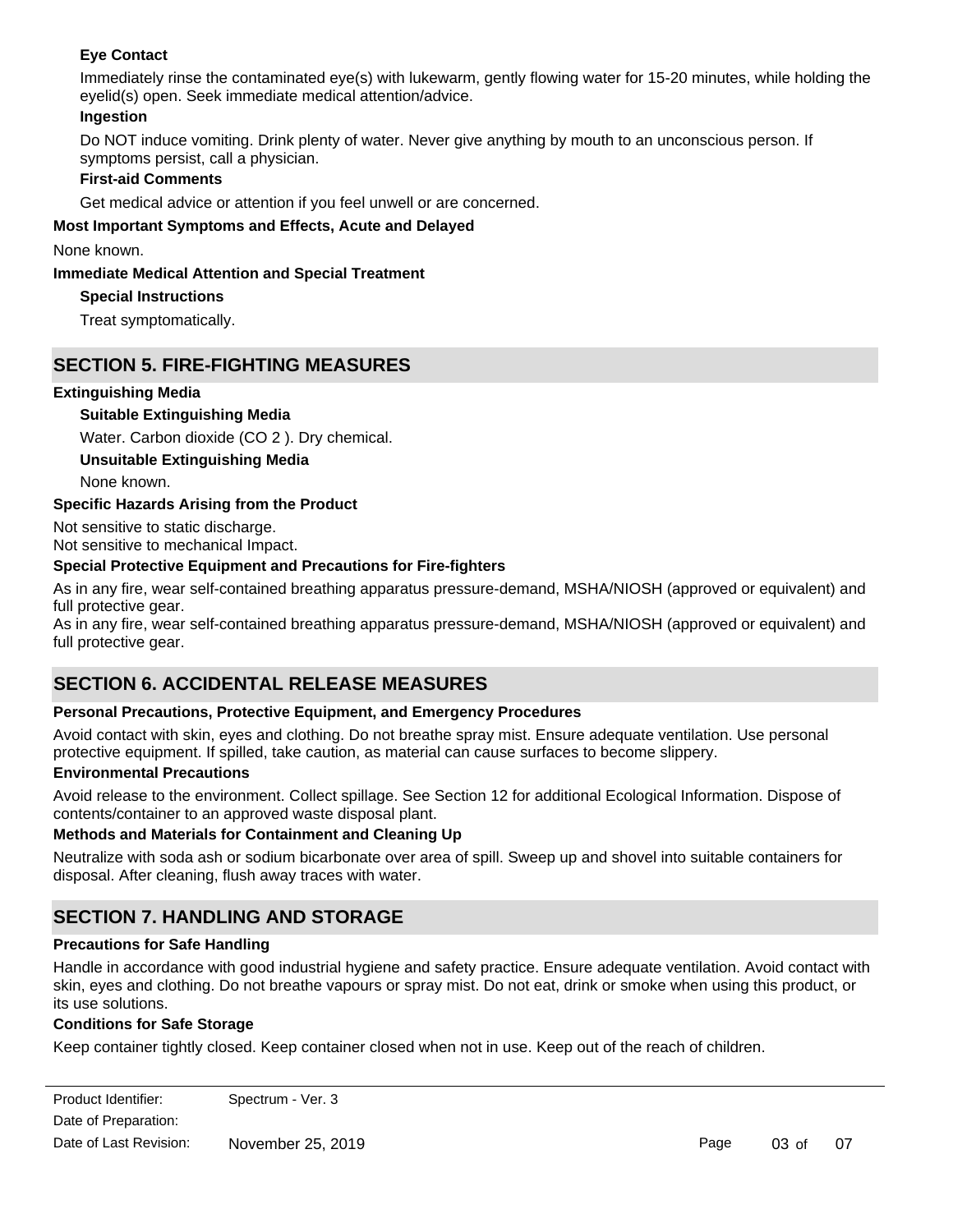# **SECTION 8. EXPOSURE CONTROLS/PERSONAL PROTECTION**

#### **Appropriate Engineering Controls**

Provide eyewash and safety shower if contact or splash hazard exists.

#### **Individual Protection Measures**

# **Eye/Face Protection**

Wear chemical safety goggles and face shield when contact is possible.

# **Skin Protection**

Rubber or vinyl gloves recommended when handling solid chemicals or their use solutions.

# **Respiratory Protection**

If exposure limits are exceeded or irritation is experienced, NIOSH/MSHA approved respiratory protection should be worn.

# **SECTION 9. PHYSICAL AND CHEMICAL PROPERTIES**

# **Basic Physical and Chemical Properties**

| Appearance                                                   | Blue.                                                |
|--------------------------------------------------------------|------------------------------------------------------|
| Odour                                                        | Pleasant, Downey                                     |
| <b>Odour Threshold</b>                                       | Not available                                        |
| рH                                                           | Not applicable                                       |
| <b>Melting Point/Freezing Point</b>                          | 60 °C (140 °F) (melting); Not applicable (freezing)  |
| <b>Initial Boiling Point/Range</b>                           | Not available                                        |
| <b>Flash Point</b>                                           | Not available                                        |
| <b>Evaporation Rate</b>                                      | Not applicable                                       |
| <b>Flammability (solid, gas)</b>                             | Not applicable                                       |
| <b>Upper/Lower Flammability or</b><br><b>Explosive Limit</b> | Not applicable (upper); Not applicable (lower)       |
| <b>Vapour Pressure</b>                                       | Not applicable                                       |
| Vapour Density (air = 1)                                     | Not applicable                                       |
| <b>Relative Density (water = 1)</b>                          | Not available                                        |
| <b>Solubility</b>                                            | Soluble in water; Not available (in other liquids)   |
| <b>Partition Coefficient,</b><br>n-Octanol/Water (Log Kow)   | Not applicable                                       |
| <b>Auto-ignition Temperature</b>                             | Not applicable                                       |
| <b>Decomposition Temperature</b>                             | Not available                                        |
| <b>Viscosity</b>                                             | Not applicable (kinematic); Not applicable (dynamic) |
| <b>Other Information</b>                                     |                                                      |
| <b>Physical State</b>                                        | Solid                                                |
| <b>Used Dilution</b>                                         | Used dilution pH is 4.0 - 7.0 pH                     |
| <b>VOC Content</b>                                           | VOC Content $(\%) =$<br>0%                           |

# **SECTION 10. STABILITY AND REACTIVITY**

**Chemical Stability** Normally stable. **Possibility of Hazardous Reactions** None expected under normal conditions of storage and use. **Reactivity** None known.

Date of Preparation: Product Identifier: Spectrum - Ver. 3 Date of Last Revision: November 25, 2019

**Conditions to Avoid**

Page 04 of 07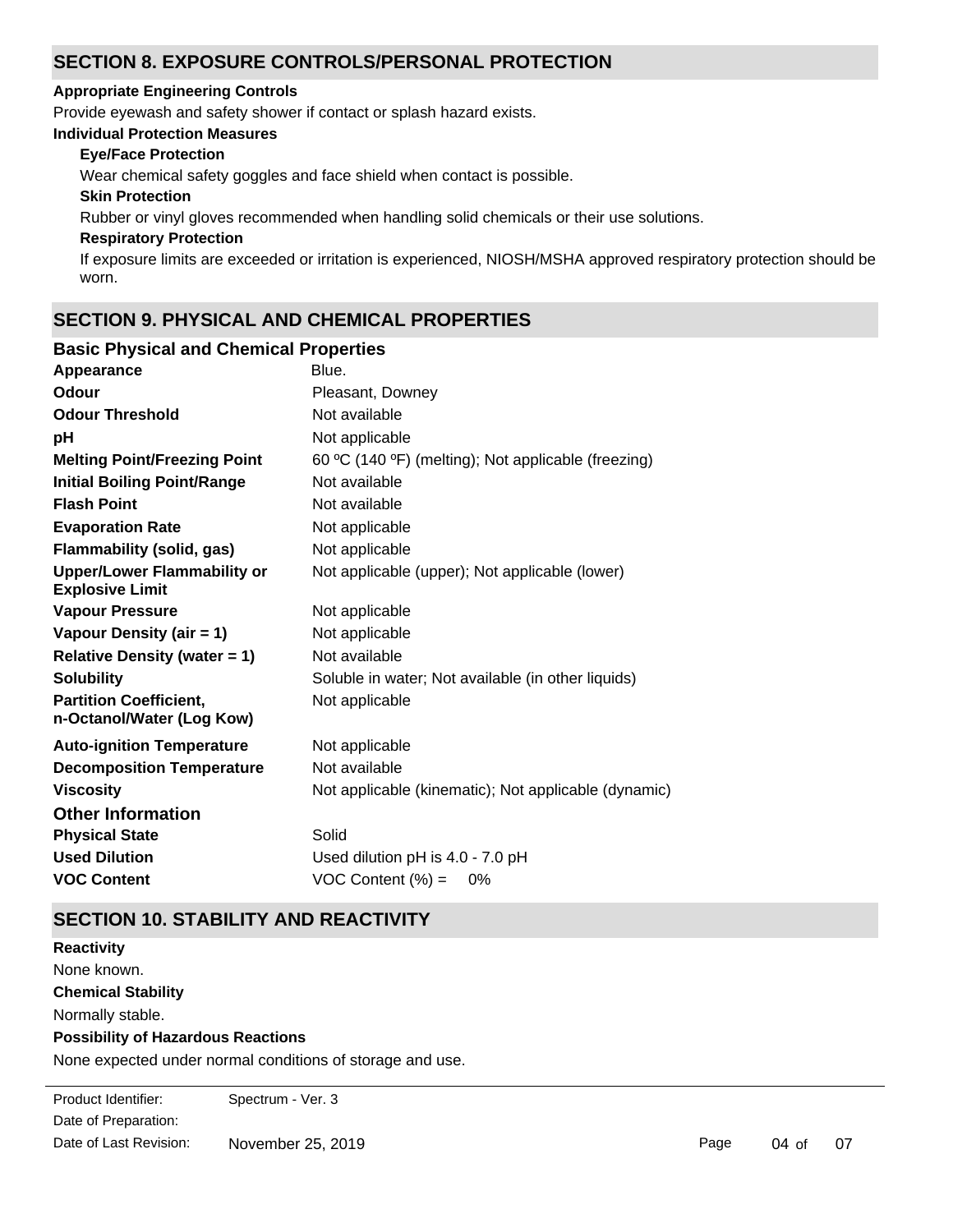Chlorine gas.

# **SECTION 11. TOXICOLOGICAL INFORMATION**

# **Likely Routes of Exposure**

Eye contact; skin contact.

# **Acute Toxicity**

| <b>Chemical Name</b>                                             | <b>LC50</b>                                                                                           | LD50 (oral)      | LD50 (dermal) |  |  |
|------------------------------------------------------------------|-------------------------------------------------------------------------------------------------------|------------------|---------------|--|--|
| <b>SULFAMIC ACID</b>                                             | Not available                                                                                         | 3160 mg/kg (rat) | Not available |  |  |
| LC50: No information was located.                                |                                                                                                       |                  |               |  |  |
| LD50 (oral): No information was located.                         |                                                                                                       |                  |               |  |  |
| LD50 (dermal): No information was located.                       |                                                                                                       |                  |               |  |  |
| <b>Skin Corrosion/Irritation</b>                                 |                                                                                                       |                  |               |  |  |
| Skin contact with corrosive substances can cause skin burns.     |                                                                                                       |                  |               |  |  |
| <b>Serious Eye Damage/Irritation</b>                             |                                                                                                       |                  |               |  |  |
| Causes serious eye damage.                                       |                                                                                                       |                  |               |  |  |
| STOT (Specific Target Organ Toxicity) - Single Exposure          |                                                                                                       |                  |               |  |  |
| <b>Inhalation</b>                                                |                                                                                                       |                  |               |  |  |
| May cause irritation of respiratory tract.                       |                                                                                                       |                  |               |  |  |
| Ingestion                                                        |                                                                                                       |                  |               |  |  |
|                                                                  | Harmful if swallowed. Ingestion may cause gastrointestinal irritation, nausea, vomiting and diarrhea. |                  |               |  |  |
| <b>Aspiration Hazard</b>                                         |                                                                                                       |                  |               |  |  |
| No information was located.                                      |                                                                                                       |                  |               |  |  |
| <b>STOT (Specific Target Organ Toxicity) - Repeated Exposure</b> |                                                                                                       |                  |               |  |  |
| No information available.                                        |                                                                                                       |                  |               |  |  |
| <b>Respiratory and/or Skin Sensitization</b>                     |                                                                                                       |                  |               |  |  |
| No information available.                                        |                                                                                                       |                  |               |  |  |
| Carcinogenicity                                                  |                                                                                                       |                  |               |  |  |
| Not a carcinogen.                                                |                                                                                                       |                  |               |  |  |
| <b>Reproductive Toxicity</b>                                     |                                                                                                       |                  |               |  |  |
| <b>Development of Offspring</b>                                  |                                                                                                       |                  |               |  |  |
| No information was located.                                      |                                                                                                       |                  |               |  |  |
| <b>Sexual Function and Fertility</b>                             |                                                                                                       |                  |               |  |  |
| No information was located.                                      |                                                                                                       |                  |               |  |  |
| <b>Effects on or via Lactation</b>                               |                                                                                                       |                  |               |  |  |
| No information was located.                                      |                                                                                                       |                  |               |  |  |
| <b>Germ Cell Mutagenicity</b>                                    |                                                                                                       |                  |               |  |  |
| Not mutagenic.                                                   |                                                                                                       |                  |               |  |  |
| <b>Interactive Effects</b>                                       |                                                                                                       |                  |               |  |  |
| No information was located.                                      |                                                                                                       |                  |               |  |  |
|                                                                  |                                                                                                       |                  |               |  |  |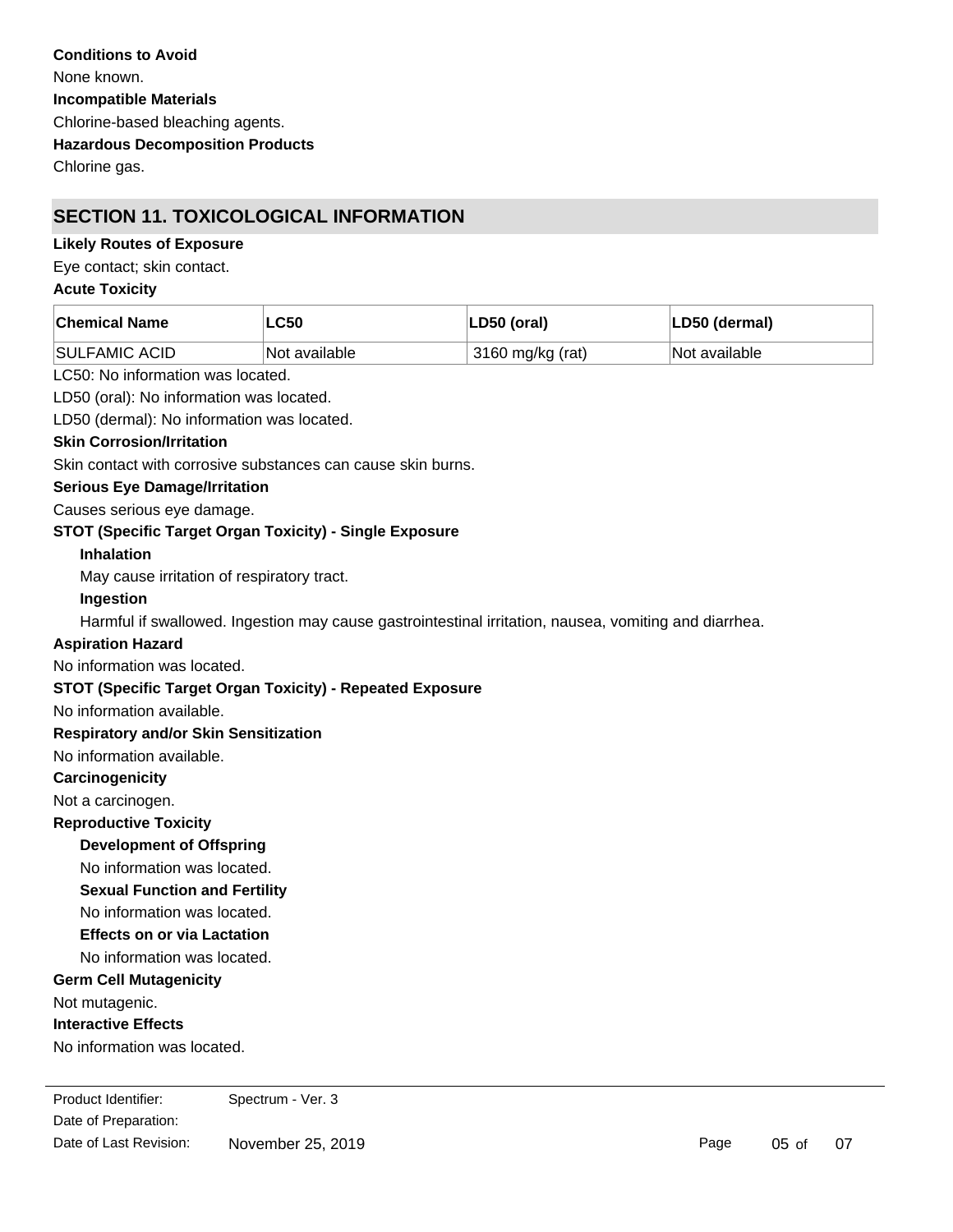# **SECTION 12. ECOLOGICAL INFORMATION**

# **Ecotoxicity**

Harmful, with long lasting effects to aquatic life, based on acute toxicity tests.

# **Acute Aquatic Toxicity**

| <b>Chemical Name</b>                                     | <b>LC50 Fish</b>                                                   | EC50 Crustacea                                       | <b>ErC50 Aquatic</b><br><b>Plants</b> | ErC50 Algae   |
|----------------------------------------------------------|--------------------------------------------------------------------|------------------------------------------------------|---------------------------------------|---------------|
| Citric acid                                              | 1516 mg/L (Lepomis)<br>macrochirus<br>(bluegill); 96-hour)         | 120 mg/L (Daphnia<br>magna (water flea);<br>72-hour) | Not available                         | Not available |
| <b>SULFAMIC ACID</b>                                     | 70.3 mg/L<br>(Pimephales<br>promelas (fathead<br>minnow); 96-hour) | Not available                                        | Not available                         | Not available |
| Di(hydrogenated tallow)<br>dimethyl ammonium<br>chloride | 1.33 mg/L (96-hour)                                                | .35 mg/L (Daphnia<br>magna (water flea);<br>48-hour) | Not available                         | Not available |

### **Persistence and Degradability**

No information available.

# **Bioaccumulative Potential**

No information available.

#### **Mobility in Soil**

Studies are not available.

# **Other Adverse Effects**

There is no information available.

# **SECTION 13. DISPOSAL CONSIDERATIONS**

### **Disposal Methods**

Dispose of contents and container in accordance with local, regional, national and international regulations.

# **SECTION 14. TRANSPORT INFORMATION**

| <b>Regulation</b>    | UN No.         | <b>Proper Shipping Name</b>                                   | <b>Transport Hazard</b><br>Class(es) | <b>Packing</b><br>Group |
|----------------------|----------------|---------------------------------------------------------------|--------------------------------------|-------------------------|
| IUS DOT              | UN3260         | Corrosive solid, acidic, inorganic, n.o.s.<br>(SULFAMIC ACID) |                                      | Ш                       |
| <b>Environmental</b> | Not applicable |                                                               |                                      |                         |

#### **Environmental Hazards**

**Special Precautions** Not applicable

### **Transport in Bulk According to Annex II of MARPOL 73/78 and the IBC Code**

Not applicable

**Emergency Response** 154 **Guide No.**

# **SECTION 15. REGULATORY INFORMATION**

# **Safety, Health and Environmental Regulations**

All ingredients are listed on the DSL/NDSL.

# **Canada**

# **Domestic Substances List (DSL) / Non-Domestic Substances List (NDSL)**